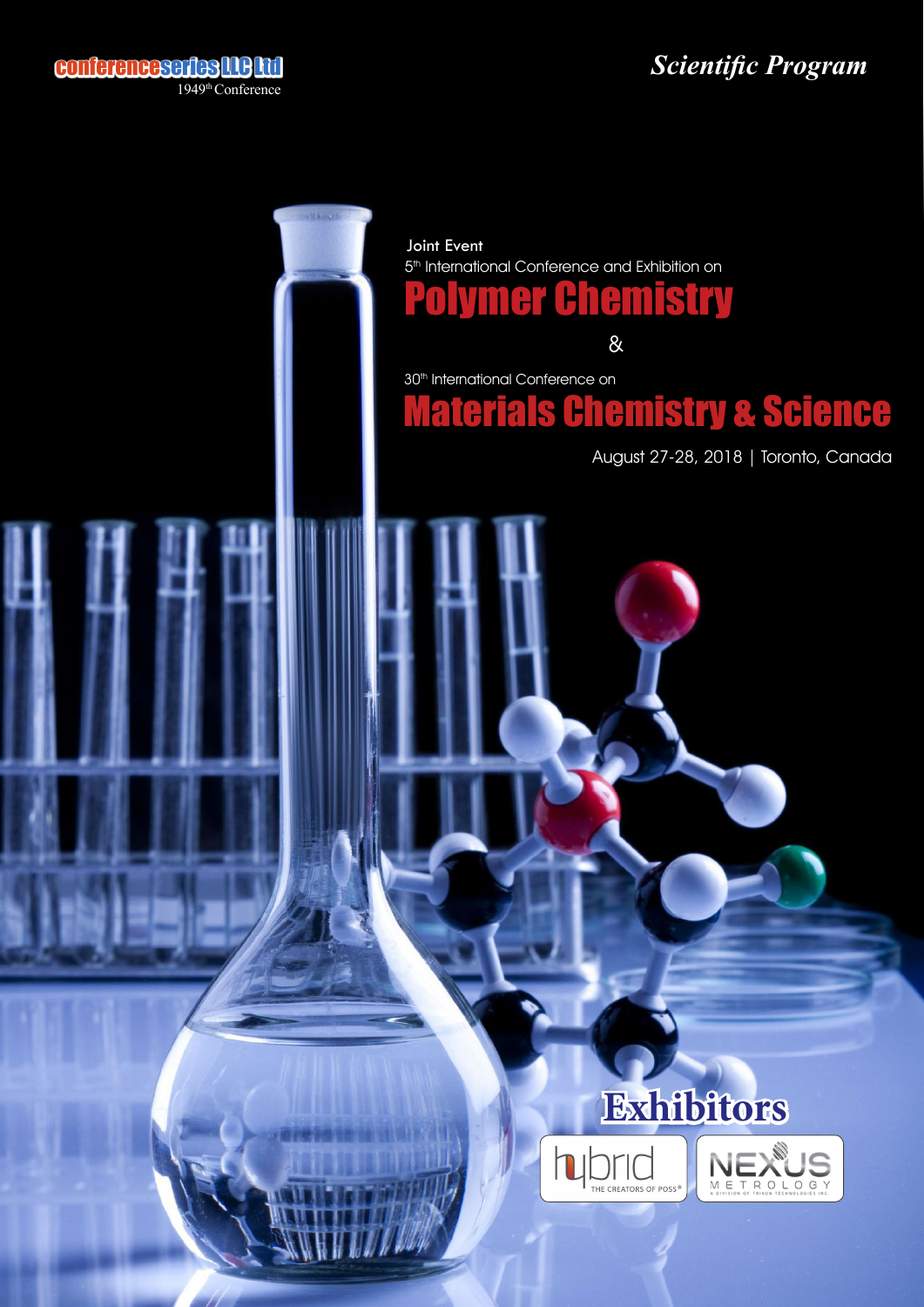## **Day 1 August 27, 2018**

**Conference Hall: Frederick**

| 08:30-09:00 Registrations    |                                                                                                                                                                                                                                                                                                       |  |
|------------------------------|-------------------------------------------------------------------------------------------------------------------------------------------------------------------------------------------------------------------------------------------------------------------------------------------------------|--|
| 09:00-09:20 Opening Ceremony |                                                                                                                                                                                                                                                                                                       |  |
| <b>Keynote Forum</b>         |                                                                                                                                                                                                                                                                                                       |  |
|                              | 09:20-09:30 Introduction<br>09:30-10:05 Title: Inorganic/organic hybridized polymers for use in various high performance<br>applications                                                                                                                                                              |  |
|                              | David Michael Parish, Sherwin Williams Company, USA<br>10:05-10:40 Title: i3DP, a powerful approach expanding 3D printing to 4D printing<br>Jun Yang, Western University, Canada                                                                                                                      |  |
|                              | <b>Panel Discussion</b>                                                                                                                                                                                                                                                                               |  |
|                              | Networking & Refreshment Break 10:40-10:55 @ Dorothy Hall                                                                                                                                                                                                                                             |  |
|                              | 10:55-11:30 Title: Phosphorus-containing polymers, opportunities and challenges<br><b>Ghislain David, Institute Charles Gerhardt of Montpellier, France</b>                                                                                                                                           |  |
|                              | 11:30-12:05 Title: Dual smart block copolymer nanoassembly platform for cancer therapy                                                                                                                                                                                                                |  |
|                              | Jung Kwon (John) Oh, Concordia University, Canada                                                                                                                                                                                                                                                     |  |
|                              | 12:05-12:40 Title: Droplet microfluidic platform technologies for polymer synthesis applications<br><b>Carolyn L Ren, University of Waterloo, Canada</b>                                                                                                                                              |  |
|                              |                                                                                                                                                                                                                                                                                                       |  |
|                              | Sessions: Functional Polymers   Polymer Material Science and Engineering   Bio-related Medical Polymers   Polymer<br>Nanotechnology   Biochemical Degradation of Polymers   Polymer Synthesis and Polymerization   Bio Plastics<br>Session Chair: David Michael Parish, Sherwin Williams Company, USA |  |
|                              | Session Co-chair: Carolyn L Ren, University of Waterloo, Canada                                                                                                                                                                                                                                       |  |
|                              | <b>Session Introduction</b>                                                                                                                                                                                                                                                                           |  |
| 12:40-13:00                  | Title: Versatile approach to polyelectrolyte multilayer films with enhanced stability using<br>functionalized polyelectrolytes<br>Thi-Thanh-Tam Nguyen, University Paris-Est Creteil Val De Marne, France                                                                                             |  |
|                              | Group Photo 13:00-13:10                                                                                                                                                                                                                                                                               |  |
|                              | <b>Panel Discussion</b>                                                                                                                                                                                                                                                                               |  |
|                              | Lunch Break 13:10-14:00 @ Dorothy Hall                                                                                                                                                                                                                                                                |  |
| 14:00-14:20                  | Title: Photocatalytic hybrid devices: An innovative strategy for pollutants removal from water<br>Valentina Sabatini, University of Milan, Italy                                                                                                                                                      |  |
| 14:20-14:40                  | Title: Atomistic modelling of co-cured thermoplast/thermoset polymer interfaces<br>Lucio Colombi Ciacchi, University of Bremen, Germany                                                                                                                                                               |  |
| 14:40-15:00                  | Title: Plasma etching of high molecular weight block-co-polymer patterns into glass for optical<br>applications<br>Riley Gatensby, Trinity College Dublin, Ireland                                                                                                                                    |  |
| 15:00-15:20                  | Title: Mussel-inspired copolymer grafted polypropylene mesh for rat abdominal wall defect repair                                                                                                                                                                                                      |  |
| 15:20-15:40                  | Tianzhu Zhang, Southeast University, China<br>Title: Molecular and polymer chromosphere: Catalyst assemblies for solar fuels production<br>Gyu Leem, State University of New York, USA                                                                                                                |  |
| 15:40-16:00                  | Title: Modified photonic structures created by holography: Application to metal ions sensing<br>Sabad-e-Gul, Dublin Institute of Technology, Ireland                                                                                                                                                  |  |
|                              | <b>Panel Discussion</b>                                                                                                                                                                                                                                                                               |  |
| 16:20-16:40                  | Networking & Refreshment Break 16:00-16:20 @ Dorothy Hall<br><b>Title: Biobased nylons from Canola oil</b><br>Reza Ahmadi, University of Alberta, Canada                                                                                                                                              |  |
| 16:40-17:00                  | Title: POSS® Nano-chemical additives for flow and dispersion in difficult to process high performance<br>thermoplastics<br>Joseph D Lichtenhan, Hybrid Plastics Inc., USA                                                                                                                             |  |
|                              | Title: High-performance sol-gel composite materials with encapsulated carbonaceous particles for                                                                                                                                                                                                      |  |
| 17:00-17:20                  | environmental pollution mitigation<br>Abuzar Kabir, Florida International University, USA                                                                                                                                                                                                             |  |
| 17:20-17:40                  | Title: Control of nanoparticle dispersion in polymer nanocomposites: A multiscale approach<br>Milana Trifkovic, University of Calgary, Canada<br><b>Panel Discussion</b>                                                                                                                              |  |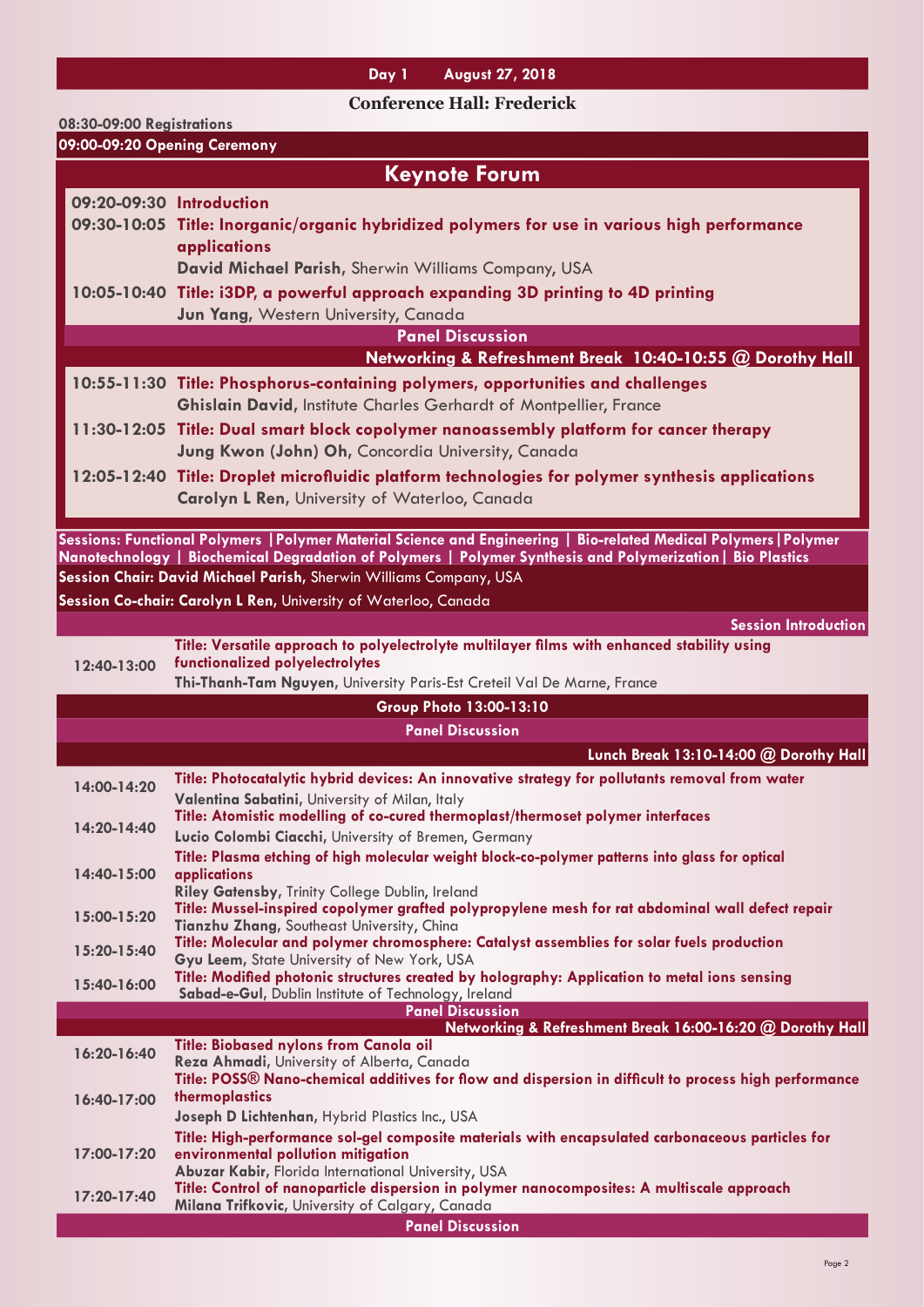| <b>August 28, 2018</b><br>Day 2                                                                                                                       |  |  |
|-------------------------------------------------------------------------------------------------------------------------------------------------------|--|--|
| <b>Conference Hall: Frederick</b>                                                                                                                     |  |  |
| <b>Keynote Forum</b>                                                                                                                                  |  |  |
| 09:30-10:05 Title: Use of combination crp-thermal cure in free radical bulk polymerization                                                            |  |  |
| systems                                                                                                                                               |  |  |
| Michael O Wells, Reynolds Polymer Technology, USA<br>10:05:-10:40 Title: Hemostasis with POSS® silanols                                               |  |  |
| Joseph D Lichtenhan, Hybrid Plastics Inc., USA                                                                                                        |  |  |
| <b>Panel Discussion</b>                                                                                                                               |  |  |
| Networking & Refreshment Break 10:40-11:00 @ Dorothy Hall                                                                                             |  |  |
| 11:00-11:35 Title: Interaction between polymer brushes bearing phophorylcholine and inverse:                                                          |  |  |
| <b>Phophorylcholine groups</b>                                                                                                                        |  |  |
| Motoyasu Kobayashi, Kogakuin University, Japan                                                                                                        |  |  |
| 11:35-12:10 Title: Dopamine-functionalized polypyrrole nanostructures                                                                                 |  |  |
| Boxin Zhao, University of Waterloo, Canada                                                                                                            |  |  |
| 12:10-12:45 Title: Biomaterials from renewable lipids                                                                                                 |  |  |
| Aman Ullah, University of Alberta, Canada                                                                                                             |  |  |
| <b>Panel Discussion</b>                                                                                                                               |  |  |
| Lunch Break 12:45-13:45 @ Dorothy Hall                                                                                                                |  |  |
| 13:45-14:20 Title: Development of responsive biopolymer materials: Investigation of their structure                                                   |  |  |
| and adsorption properties                                                                                                                             |  |  |
| Lee D. Wilson, University of Saskatchewan, Canada                                                                                                     |  |  |
| Poster Presentations @ 14:20-15:20                                                                                                                    |  |  |
| Poster Judge: Lucio Colombi Ciacchi, University of Bremen, Germany                                                                                    |  |  |
| Title: Mechanical and thermal properties of polyethylene modified with different natural fillers<br>$P-01$                                            |  |  |
| Janusz Wojciech Sikora, Lublin University of Technology, Poland                                                                                       |  |  |
| Title: Niobium oxide- carbon nanotube electrodes for supercapacitors, prepared using microwave-<br>hydrothermal synthesis<br>$P-02$                   |  |  |
| Ricardo Marques e Silva, McMaster University, Canada                                                                                                  |  |  |
| Title: Liquid-Liquid extraction of manganese oxides and fabrication of supercapacitor electrodes using                                                |  |  |
| octanohydroxamic acid<br>$P-03$                                                                                                                       |  |  |
| Jordan Milne, McMaster University, Canada                                                                                                             |  |  |
| Title: Texture simulation of cold-rolled F.C.C. metals by using taylor model<br>$P - O4$                                                              |  |  |
| Shih-Chieh Hsiao, National Cheng Kung University, Taiwan<br>Title: The evaluation of mechanical, physical and antifungal properties of LLDPE/LDPE/PLA |  |  |
| antimicrobial film with potassium sorbate as an antifungal agent<br>$P-05$                                                                            |  |  |
| Zahra Tolouei Shiviari, Azad University Tehran South Branch, Iran                                                                                     |  |  |
| Title: Effect of process parameters on dimension of single-track ss3161 deposited by direct energy                                                    |  |  |
| deposition<br><b>P-06</b><br>Yen-Ting Chen, National Cheng Kung University, Taiwan                                                                    |  |  |
| Sessions: Sensor Materials   Composites   Energy Materials   Nano Particals   Non-Metallic Solid Materials   2D                                       |  |  |
| and 3D Imaging   Advanced Functional Materials   Materials Structure Mechanics   3D and 4D Materials Science                                          |  |  |
| Materials Synthesis & Processing   Surface Chemistry   Nanostructured Materials   Organic Materials   Materials                                       |  |  |
| Sustainablity   Nanomaterials in Medical Applications   Electrocatalysis   Organometallic Synthesis                                                   |  |  |
| Session Chair: Michael O Wells, Reynolds Polymer Technology, USA                                                                                      |  |  |
| Session Co-chair: Boxin Zhao, University of Waterloo, Canada<br><b>Session Introduction</b>                                                           |  |  |
| Title: Facile synthesis of air-stable and highly luminescent red- and blue-emitting perovskite                                                        |  |  |
| nanocrystals for efficient light emitting devices<br>15:20-15:40                                                                                      |  |  |
| Yasser Hassan, Oxford University, UK                                                                                                                  |  |  |
| Title: Interdiffusion kinetics in Cu-Ni(Fe) nanolaminate structures<br>15:40-16:00                                                                    |  |  |
| Alan F. Jankowski, Sandia National Laboratory, USA<br><b>Panel Discussion</b>                                                                         |  |  |
| Networking & Refreshment Break 16:00-16:20 @ Dorothy Hall                                                                                             |  |  |